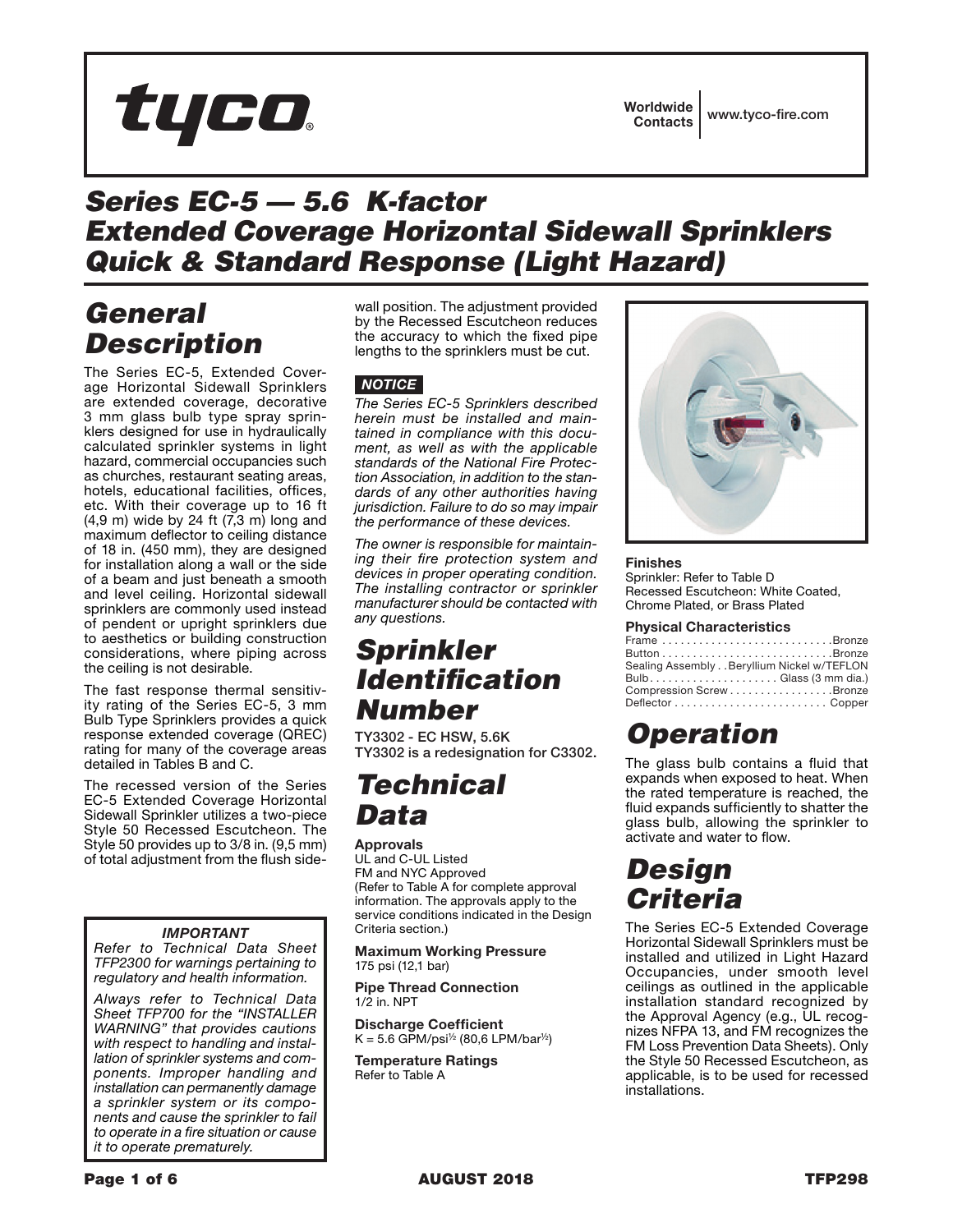### TFP298 Page 2 of 6



# *Installation*

The Series EC-5 Sprinklers must be installed in accordance with this section.

Do not install any bulb type sprinkler if the bulb is cracked or there is a loss of liquid from the bulb. With the sprinkler held horizontally, a small air bubble should be present. The diameter of the air bubble is approximately 1/16 in. (1,6 mm).

A leak tight 1/2 in. NPT sprinkler joint should be obtained with a torque of 7 to 14 lb-ft  $(9.5 \text{ to } 19.0 \text{ N} \cdot \text{m})$ . A maximum of 21 lb-ft (28,5 N·m) of torque may be used to install sprinklers with 1/2 NPT connections. Higher levels of torque may distort the sprinkler inlet and cause leakage or impairment of the sprinkler.

Do not attempt to make-up for insufficient adjustment in the escutcheon plate by under- or over-tightening the sprinkler. Readjust the position of the sprinkler fitting to suit.

### Series EC-5 Sidewall Sprinkler

The Series EC-5 Sidewall Sprinklers must be installed in accordance with the following instructions.

**Step 1.** Horizontal sidewall sprinklers are to be installed with their centerline perpendicular to the back wall and parallel to the ceiling. The word "TOP" on the deflector is to face towards the ceiling.

**Step 2.** With pipe thread sealant applied to the pipe threads, hand tighten the sprinkler into the sprinkler fitting.

**Step 3.** Tighten the sprinkler into the sprinkler fitting using only the W-Type 6 Sprinkler Wrench (Ref. Figure 3). With reference to Figures 1, the W- Type 6 Sprinkler Wrench is to be applied to the sprinkler wrench flats.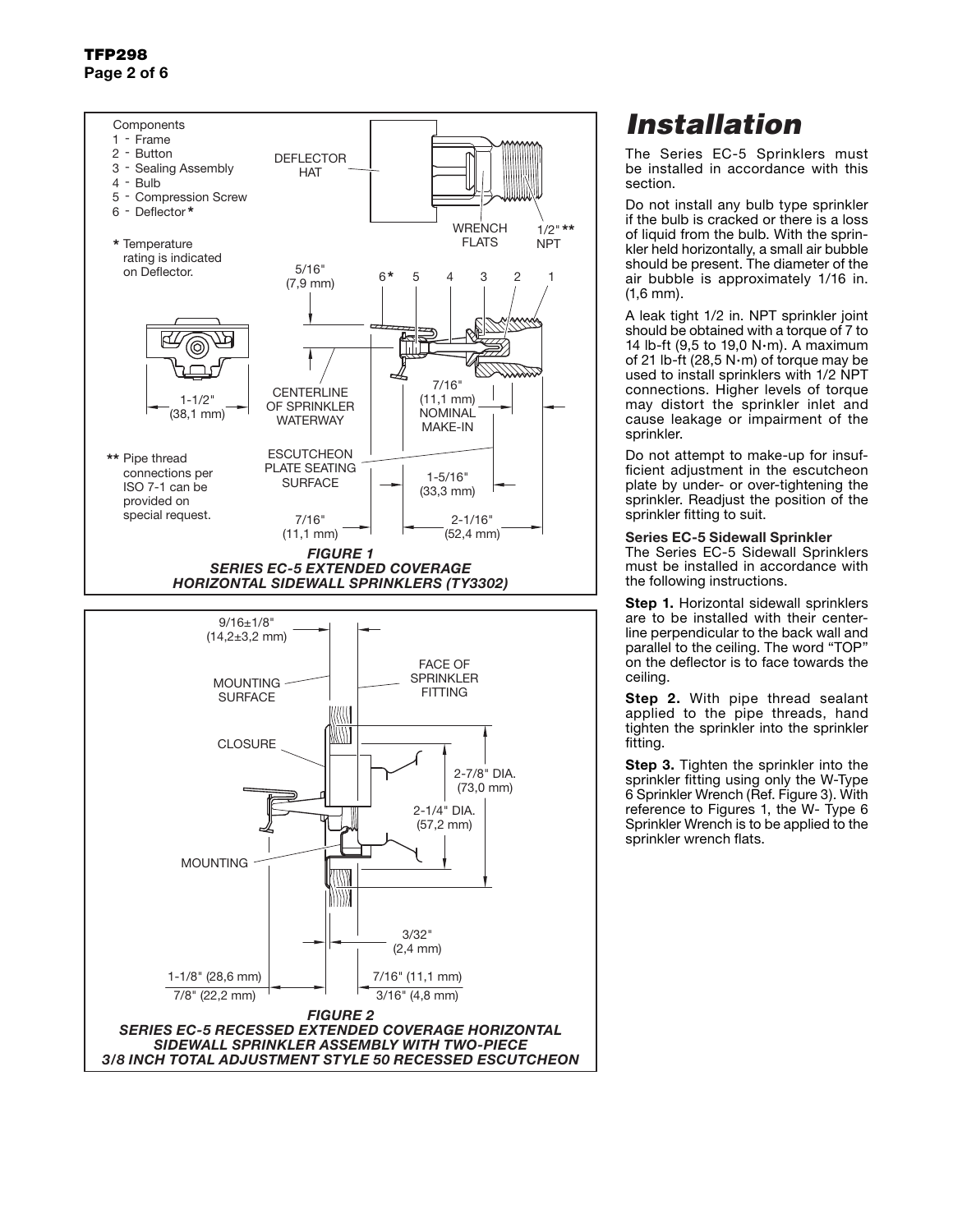| K                              | <b>TYPE</b>                            | TEMP.<br><b>RATING</b> | <b>BULB</b><br><b>LIQUID</b> | <b>SPRINKLER FINISH</b>        |                                |              |
|--------------------------------|----------------------------------------|------------------------|------------------------------|--------------------------------|--------------------------------|--------------|
|                                |                                        |                        |                              | <b>NATURAL</b><br><b>BRASS</b> | <b>CHROME</b><br><b>PLATED</b> | POLYESTERb,c |
| 5.6<br>1/2 in.<br><b>NPT</b>   | <b>EC-HSW</b><br>(TY3302)              | 135°F (57°C)           | Orange                       | 1, 2, 4                        |                                |              |
|                                |                                        | 155°F (68°C)           | Red                          | 1, 2, 3, 4                     |                                |              |
|                                |                                        | 200°F (93°C)           | Green                        | 1, 2, 4                        |                                |              |
| 5.6<br>$1/2$ in.<br><b>NPT</b> | <b>RECESSED</b><br>EC-HSWa<br>(TY3302) | 135°F (57°C)           | Orange                       | 1, 2, 4                        |                                |              |
|                                |                                        | 155°F (68°C)           | Red                          | 1, 2, 3, 4                     |                                |              |
|                                |                                        | 200°F (93°C)           | Green                        | 1, 2, 4                        |                                |              |

#### NOTE:

1. UL Listed per Table B

2. C-UL Listed per Table B

3. FM Approved per Table C

- 4. Approved by the City of New York under MEA 113-04-E a. Installed with Style 50 Recessed Escutcheon
- b. Frame and deflector only

c. Sprinkler is available in Polyester color finishes as indicated in Table D

*TABLE A LABORATORY LISTINGS AND APPROVALS (REFER TO THE DESIGN CRITERIA SECTION)*

### Series EC-5 Recessed Sidewall Sprinkler

The Series EC-5 Recessed Sidewall Sprinklers must be installed in accordance with the following instructions.

**Step A.** Horizontal sidewall sprinklers are to be installed with their centerline perpendicular to the back wall and parallel to the ceiling. The word "TOP" on the deflector is to face towards the ceiling.

**Step B.** After installing the Style 50 sprinkler threads and with pipe thread sealant applied to the pipe threads, hand tighten the sprinkler into the sprinkler fitting.

**Step C.** Tighten the sprinkler into the sprinkler fitting using only the W-Type 7 Recessed Sprinkler Wrench (Ref. Figure 4). With reference to Figure 1, the W-Type 7 Recessed Sprinkler Wrench is to be applied to the sprinkler wrench flats.

**Step D.** After the wall has been installed or the finish coat has been applied, slide on the Style 50 Closure over the Series EC-5 Sprinkler and push the Closure over the Mounting Plate until its flange comes in contact with the wall.

## *Care and Maintenance*

The Series EC-5 Sprinklers must be maintained and serviced in accordance with this section.

Before closing a fire protection system main control valve for maintenance work on the fire protection system that it controls, permission to shut down the affected fire protection system must be obtained from the proper authorities and all personnel who may be affected by this action must be notified.

Absence of an escutcheon, which is used to cover a clearance hole, may delay the time to sprinkler operation in a fire situation.

Sprinklers that are found to be leaking or exhibiting visible signs of corrosion must be replaced.

Automatic sprinklers must never be painted, plated, coated or otherwise altered after leaving the factory. Modified sprinklers must be replaced. Sprinklers that have been exposed to corrosive products of combustion, but have not operated, should be replaced if they cannot be completely cleaned by wiping the sprinkler with a cloth or by brushing it with a soft bristle brush.



Care must be exercised to avoid damage to the sprinklers before, during, and after installation. Sprinklers damaged by dropping, striking, wrench twist/slippage, or the like, must be replaced. Also, replace any sprinkler that has a cracked bulb or that has lost liquid from its bulb. (Ref. Installation Section).

The owner is responsible for the inspection, testing, and maintenance of their fire protection system and devices in compliance with this document, as well as with the applicable standards of the National Fire Protection Association (e.g., NFPA 25), in addition to the standards of any other authorities having jurisdiction. The installing contractor or sprinkler manufacturer should be contacted relative to any questions.

It is recommended that automatic sprinkler systems be inspected, tested, and maintained by a qualified Inspection Service in accordance with local requirements and/or national code.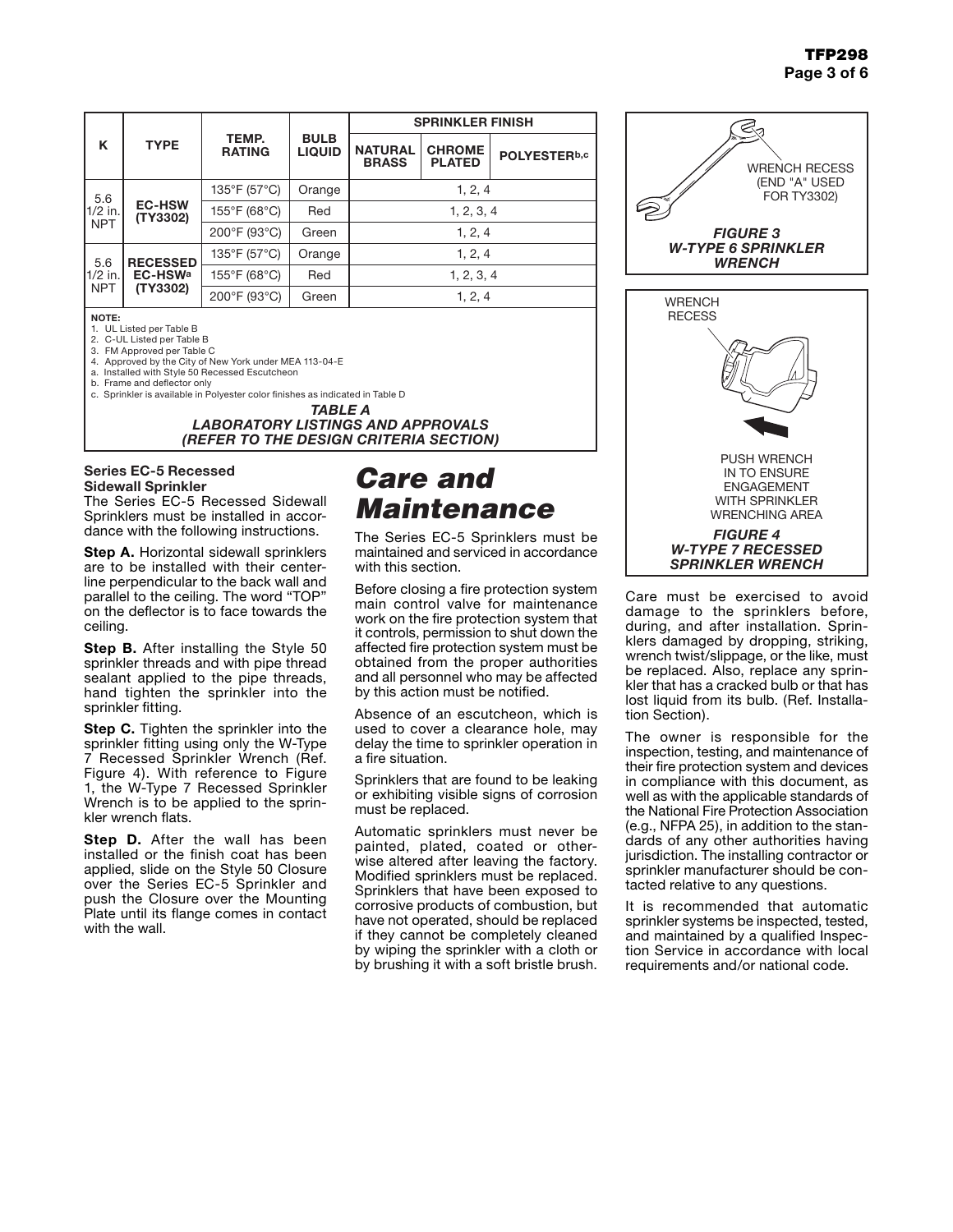#### 5.6 K EXTENDED COVERAGE HORIZONTAL SIDEWALL SPRINKLER (TY3302) AND RECESSED HORIZONTAL SIDEWALL SPRINKLER (TY3302) Response Rating Coverage Area<sup>1</sup> Ft x Ft (m x m) Minimum Flow2 GPM (LPM) Minimum Pressure2 PSI (BAR) Deflector-to-Ceiling Distance3 In. (mm) Sprinkler **Temperature Rating** °F Minimum Spacing<sup>4</sup> Ft (m) Quick 16 x 16 (4,6 x 4,9) 26 (98) 21.6 (1,48) 4 to 18 (100 to 450) 135, 155 8 (2,4) Quick 16 x 16 (4,6 x 4,9) 26 (98) 21.6 (1,48) 4 to 12 (100 to 300) 200 8 (2,4) Quick 16 x 18 (4,9 x 5,5) 29 (110) 26.8 (1,85) 4 to 18 (100 to 450) 135, 155 8 (2,4) Quick 16 x 20 (4,9 x 6,1) 32 (121) 32.7 (2,25) 4 to 18 (100 to 450) 135, 155 8 (2,4) Standard 16 x 18 (4,9 x 5,5) 29 (110) 26.8 (1,85) 4 to 12 (100 to 300) 200 8 (2,4) Standard 16 x 20 (4,9 x 6,1) 32 (121) 32.7 (2,25) 4 to 12 (100 to 300) 200 8 (2,4) 5.6 K EXTENDED COVERAGE HORIZONTAL SIDEWALL SPRINKLER (TY3302) NON-RECESSED Quick 16 x 22 (4,6 x 6,7) 36 (136) 41.3 (2,85) 4 to 18 (100 to 450) 135 8 (2,4) Standard 16 x 24 (4.9 x 7,3) 39 (148) 48.5 (3,34) 4 to 18 (100 to 450) 135 8 (2,4)

#### NOTE:

1. Backwall (where sprinkler is located) by sidewall (length of throw).

2. Requirement is based on minimum flow in GPM from each sprinkler. The indicted residual pressures are based on the nominal K-factor.

3. The centerline of the sprinkler waterway is located 7/16 inch (11,1 mm) below the deflector (Ref. Figures 1 and 2).<br>4. Minimum spacing is for lateral distance between sprinklers located along a single wall. Otherwise

on an opposite wall, or pendent sprinklers) must be located outside of the maximum listed protection area of the extended coverage sidewall sprinkler being utilized.

#### *TABLE B UL AND C-UL LISTING DESIGN CRITERIA*

#### 5.6 K EXTENDED COVERAGE HORIZONTAL SIDEWALL SPRINKLER (TY3302)

| Response<br>Rating | Coverage<br>Area <sup>1</sup><br>Ft x Ft $(m x m)$ | <b>Minimum</b><br>Flow <sup>2</sup><br><b>GPM (LPM)</b> | <b>Minimum</b><br>Pressure <sup>2</sup><br><b>PSI (BAR)</b> | Deflector-to-<br><b>Ceiling</b><br>Distance <sup>3</sup><br>In. (mm) | <b>Sprinkler</b><br>Temperature<br>Rating<br>∘г | <b>Minimum</b><br>Spacing <sup>4</sup><br>Ft(m) |
|--------------------|----------------------------------------------------|---------------------------------------------------------|-------------------------------------------------------------|----------------------------------------------------------------------|-------------------------------------------------|-------------------------------------------------|
| Quick              | $16 \times 16 (4.6 \times 4.9)$                    | 26 (98)                                                 | 22(1,51)                                                    | 4 to 12 (100 to 300)                                                 | 155                                             | 8(2,4)                                          |
| Quick              | $16 \times 18$ (4,9 $\times$ 5,5)                  | 30(114)                                                 | 29(2,00)                                                    | 4 to 12 (100 to 300)                                                 | 155                                             | 8(2,4)                                          |
| Quick              | $16 \times 20$ (4.9 $\times$ 6,1)                  | 33 (125)                                                | 35(2,41)                                                    | 4 to 12 (100 to 300)                                                 | 155                                             | 8(2,4)                                          |

NOTE:

1. Backwall (where sprinkler is located) by sidewall (length of throw).

2. Requirement is based on maintaining both minimum flow and minimum residual pressure.

3. The centerline of the sprinkler waterway is located 7/16 inch (11,1 mm) below the deflector (Ref. Figures 1 and 2).<br>4. Minimum spacing is for lateral distance between sprinklers located along a single wall. Otherwise a

on an opposite wall, or pendent sprinklers) must be located outside of the maximum listed protection area of the extended coverage sidewall sprinkler being utilized.

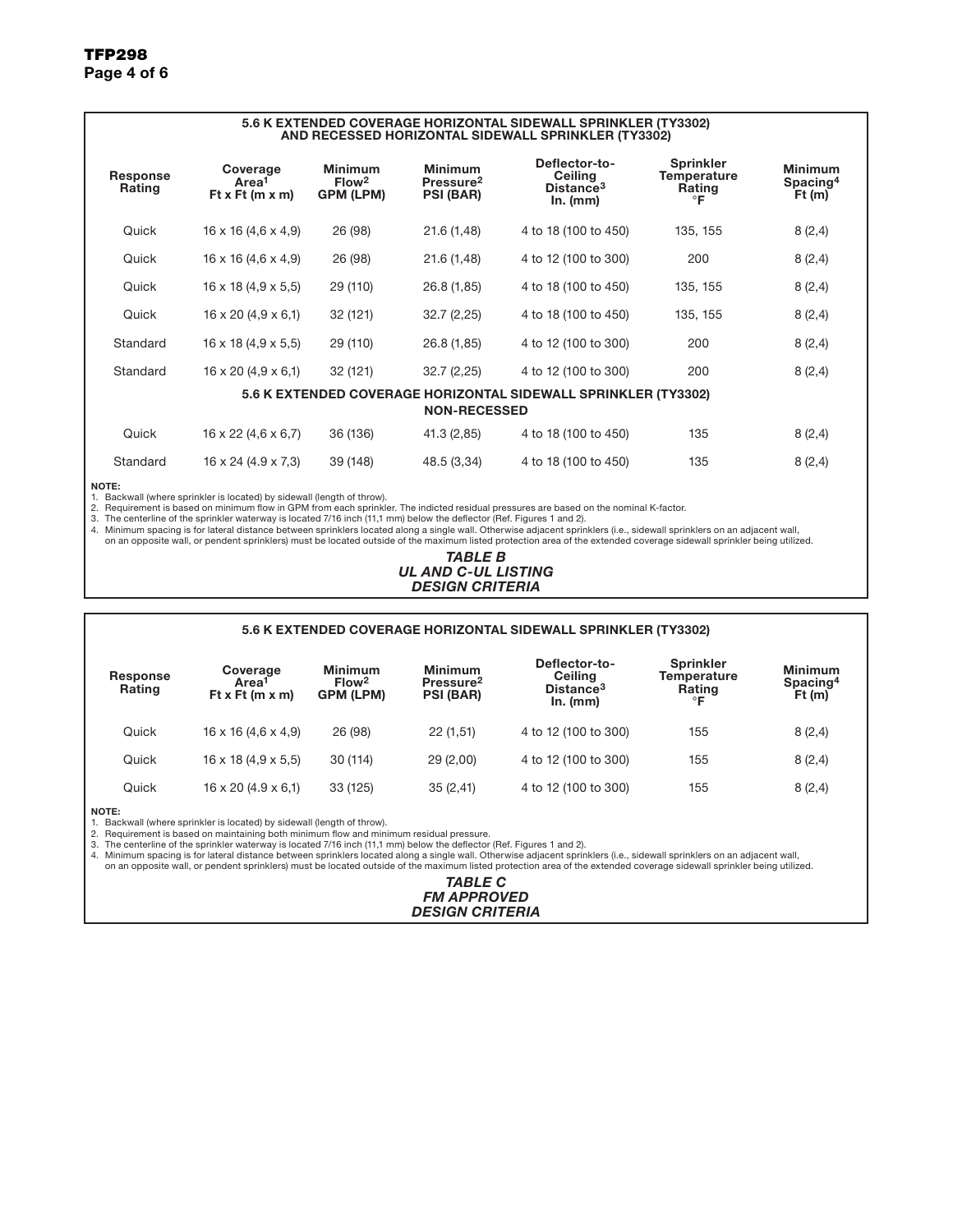

# *Limited Warranty*

For warranty terms and conditions, visit www.tyco-fire.com.

# *Ordering Procedure*

Contact your local distributor for availability. When placing an order, indicate the full product name and Part Number (P/N).

### Sprinkler Assemblies with NPT Thread Connections

Specify: TY3302, 5.6 K-factor, (specify temperature rating), Series EC-5 Extended Coverage Horizontal Sidewall Sprinkler with (specify type of finish or coating), P/N (specify from Table D)

### Recessed Escutcheon:

Specify: Style 50 Recessed Escutcheon with (specify\*) finish, P/N (specify\*) \*Refer to Technical Data Sheet TFP770

### Sprinkler Wrench:

Specify: W-Type 6 Sprinkler Wrench, P/N 56-000-6-387

Specify: W-Type 7 Recessed Sprinkler Wrench, P/N 56-850-4-001